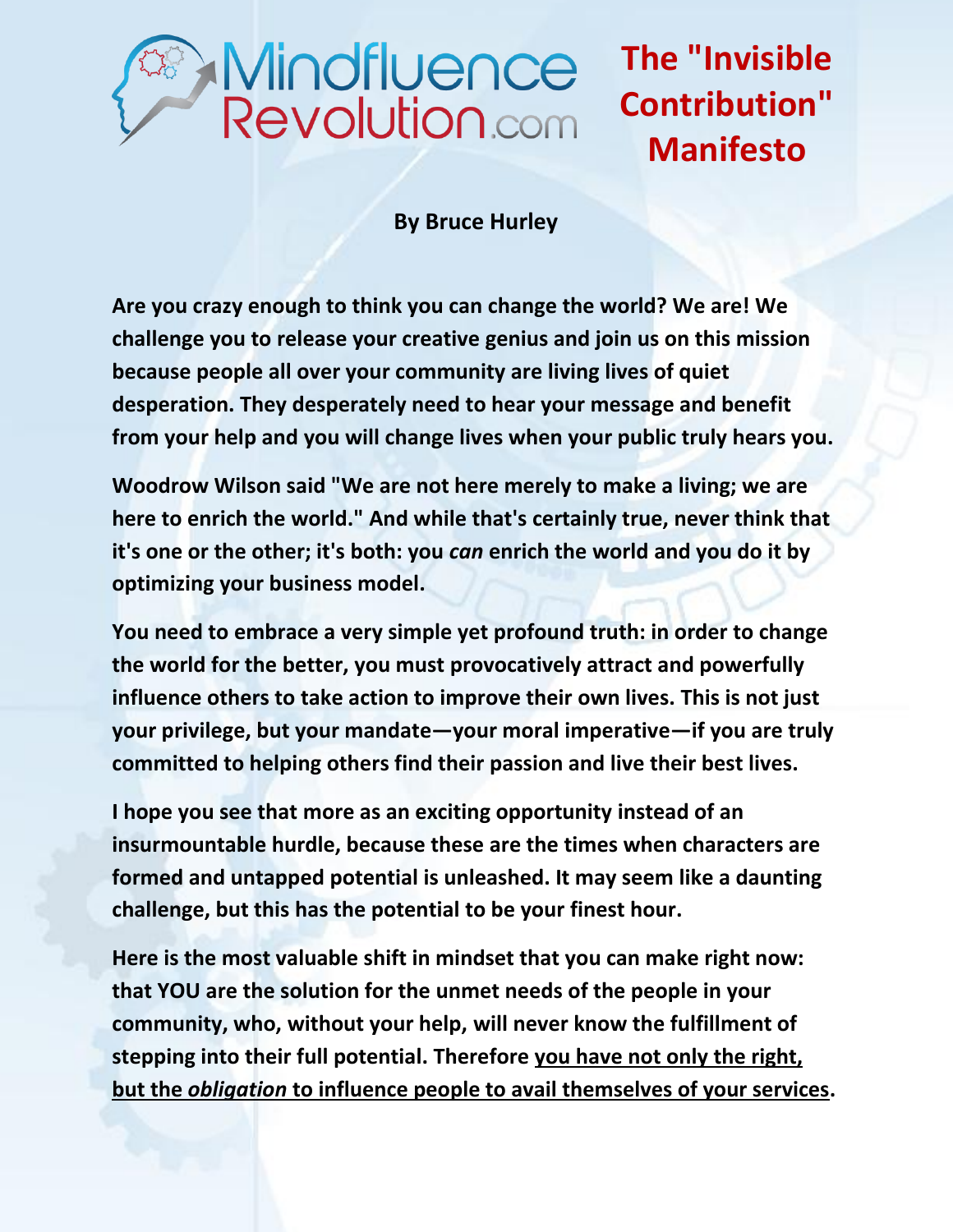**Positioning yourself as a friendly, caring, competent, authoritative professional who has their best interests at heart is the key to what we call "invisible contribution"—the unseen influences that can make the difference between surviving and thriving—for you and for them.** 

**Another invisible contribution element is the power of your personal belief in their successful outcomes. This is perhaps the most foundational offering because every other contribution is built upon it. If you believe completely in the message that you share, and you own the courage of your convictions, then your audience will be led to take positive action to improve their own lives.** *Your* **belief will nurture** *their* **beliefs and that will lead to better outcomes for them and you. Everybody wins.**

**On the other hand, if you doubt the benefits of your contribution or if you don't powerfully own the value of your message, then that will lead to "invisible detraction" because people will intuitively pick up on it, leading them to the wrong course of action (or, worse, inaction). Everybody loses.** 

**And then there is the most overlooked invisible contribution of all: the power of influence. Influence always precedes action, so if you want people to move in the direction of better life outcomes, then you will have to ethically persuade them to take action that's in their own best interests. Not only is this process not sales-y, it's anti-selling.** 

**Focusing on the benefits to others is the highest level connection you can make. After all, if you truly believe that your recommended actions will lead to their better quality of life, then you are doing them a disservice if you allow them to walk away without doing everything in your power to influence them to take action that's in their own best interests.**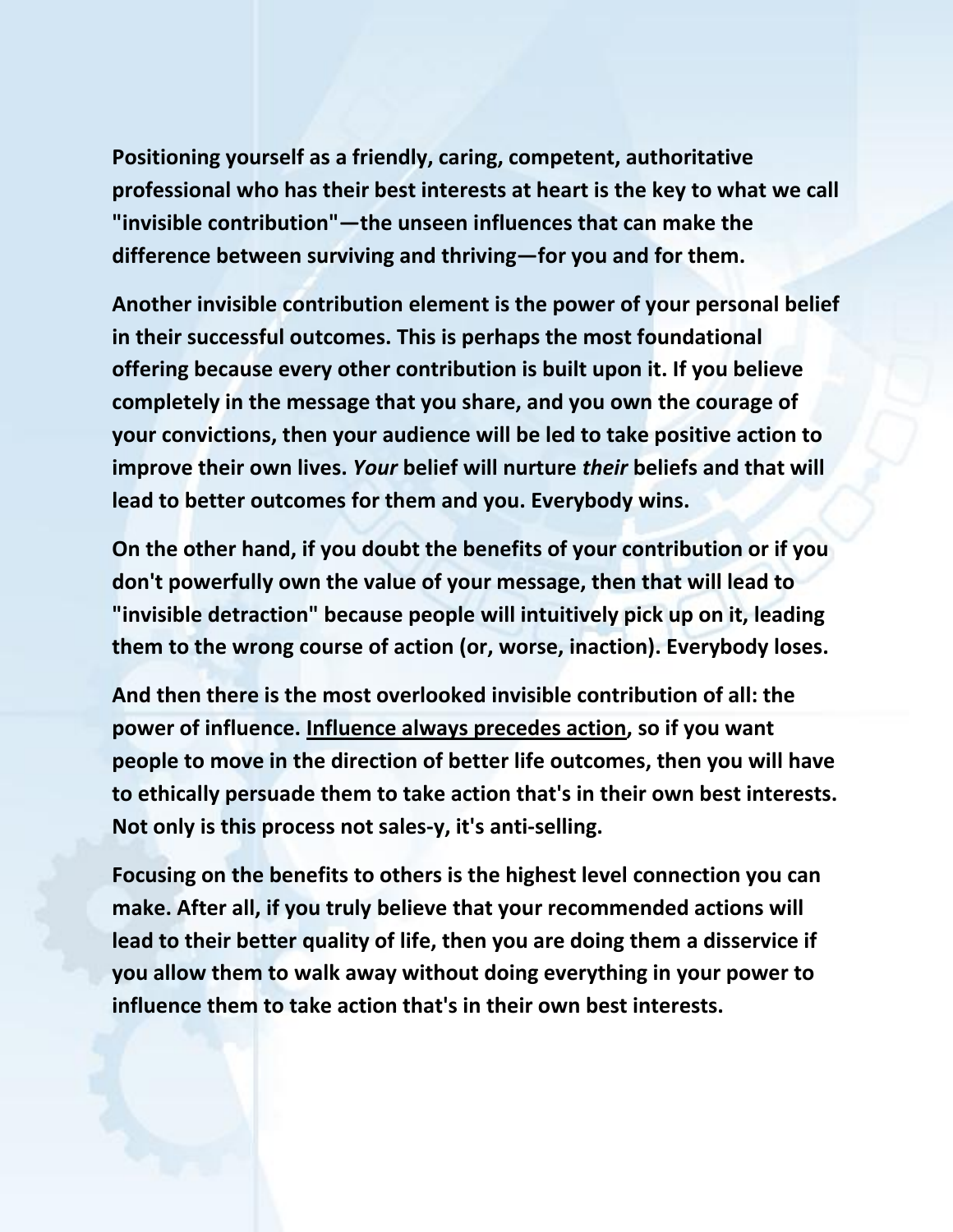**Do you see how this approach is the antithesis of selling? It has nothing to do with your bottom line and everything to do with their successful outcomes. Ethical influence is the beginning of a relationship based not on the sale, but on the trail—the path you have laid out for them and down which you will guide them with the power of your expert, caring authority. They either follow your advice, or they suffer the consequences by compromising their potential and their lifestyle.** 

**Looking at it from this perspective, it's clear that it is your** *moral obligation* **to capture people's attention, encourage them to share their needs, educate them to appreciate the full benefits of what you provide, and then inspire and influence them to take the logical next step in their progression to optimal results.** 

**There is no room for sheepishness or apologies in this process. Why would you apologize for doing something that's in someone's best interests? However, it** *will* **happen that, despite your best efforts, certain people will presume that you are trying to sell them something or that you are looking out only for yourself—you caringly try to connect, but they are not persuaded.** 

**This will happen with more frequency in cold-meeting scenarios where they don't know who you are, but if you have truly done all you can to deliver on the promise of your invisible contribution approach, then you must simply allow them to "go quietly into that good night" and ready yourself for the next opportunity. You don't have the luxury of feeling rejection or defeat because you have to be in the proper mindset for the next candidate.**